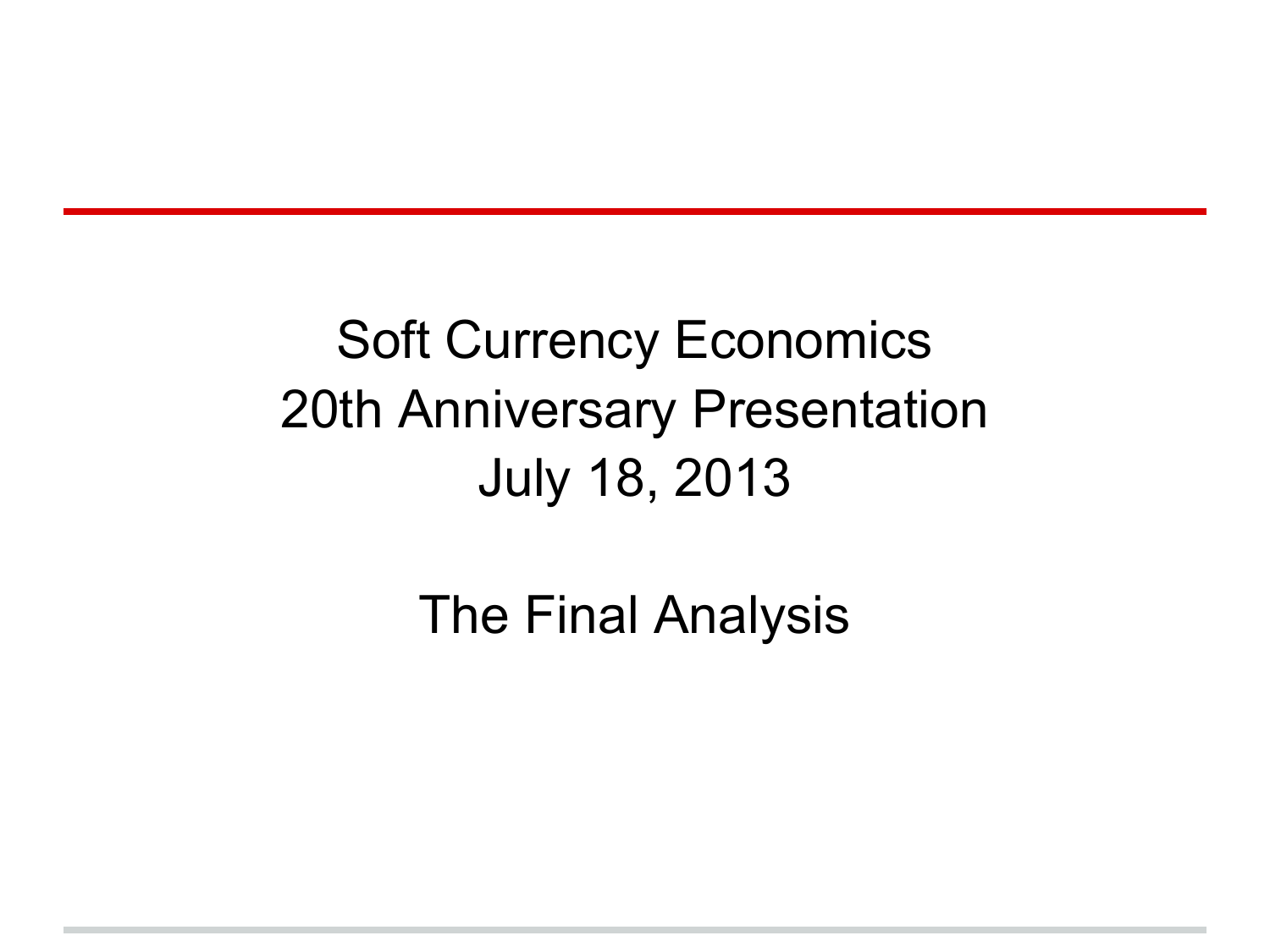### **Brief History**

- 1971 to 1997
- Italy 1993
- Columbia debate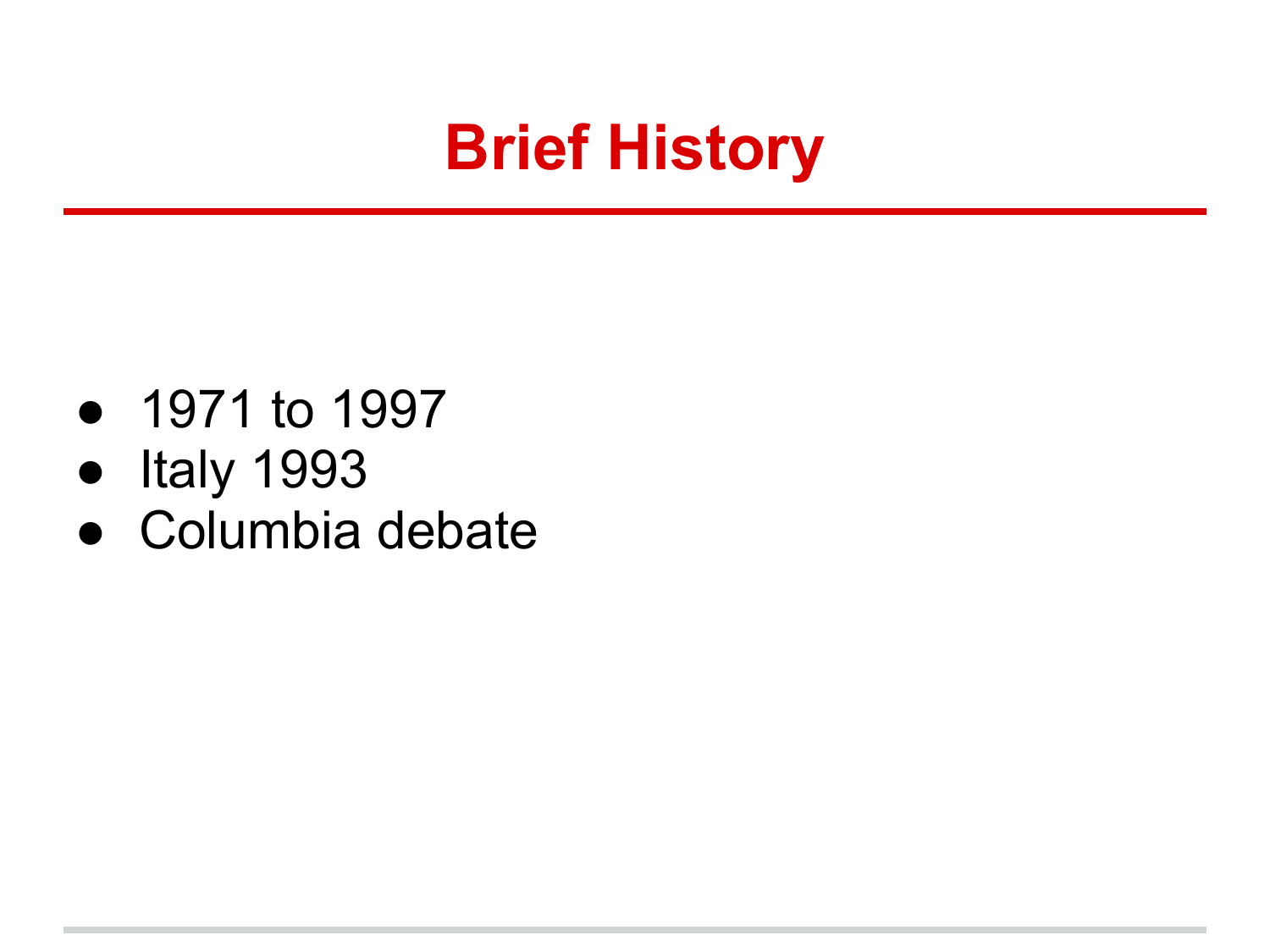#### **Fundamentals**

- The dollar is a simple public monopoly
- There can't be a reserve drain without a reserve add
- Exports are real costs and imports real benefits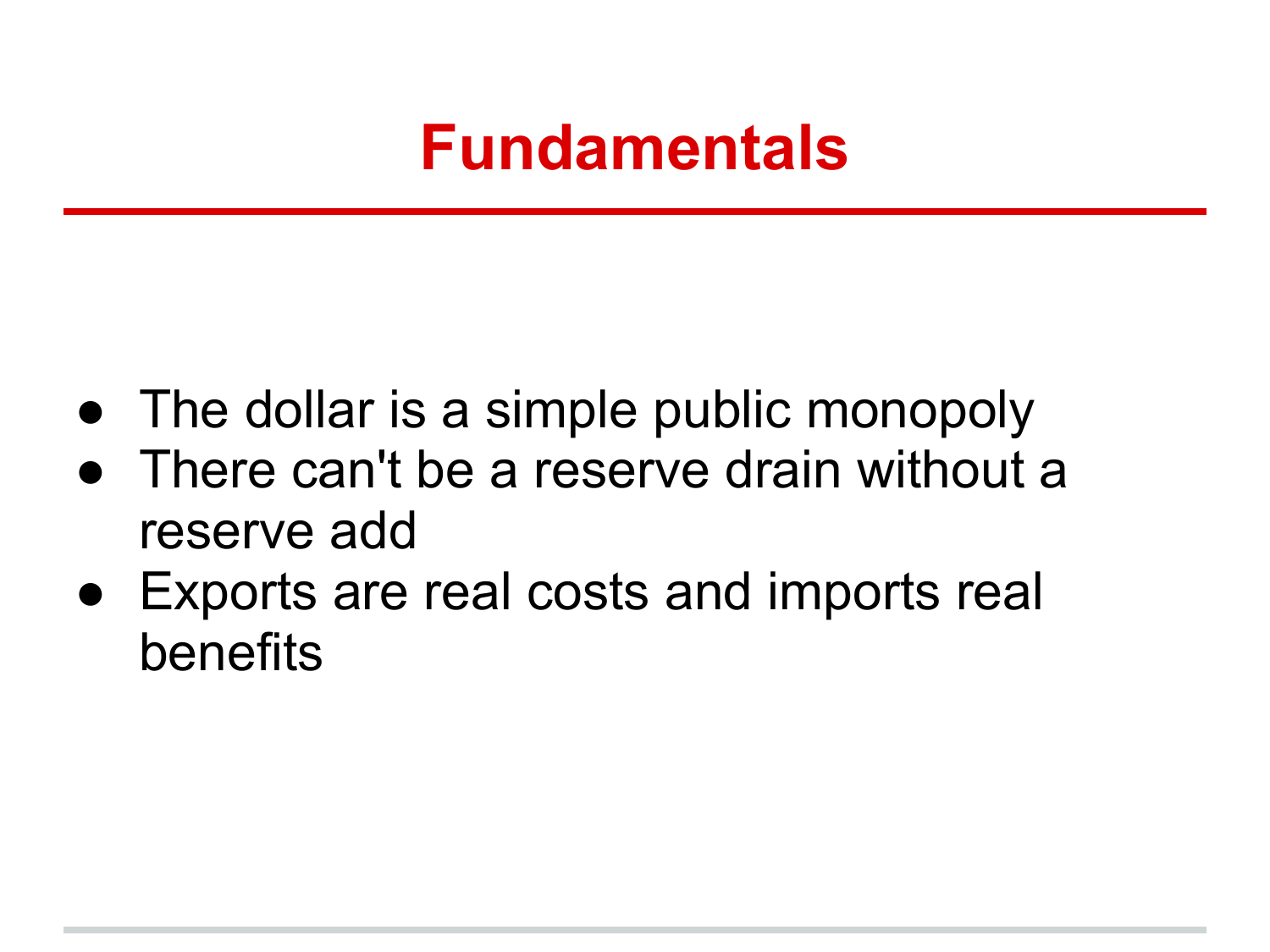## **Exchange Rate Policy**

- Fixed fx- necessarily reserve constrained
- Floating fx- never reserve constrained
- Fixed fx- rates market determined
- Floating fx- CB set rates
- Investment vehicle vs policy tool
- Euro is floating, with national governments like US states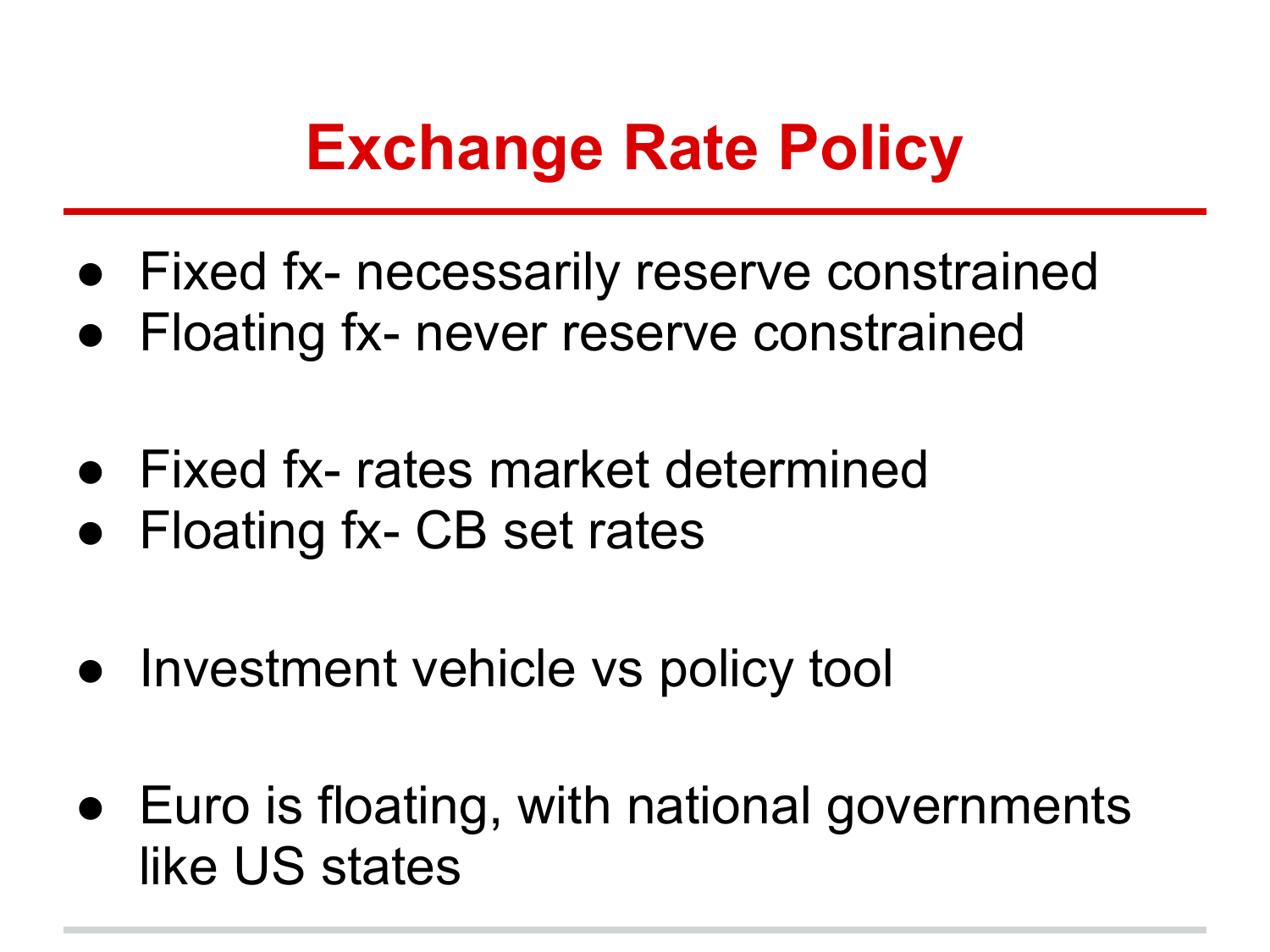## **Congress Isn't Revenue Constrained**

- Taxes function to create notional demand
- Govt. spending functions to satisfy that demand
- Treasury securities function to support rates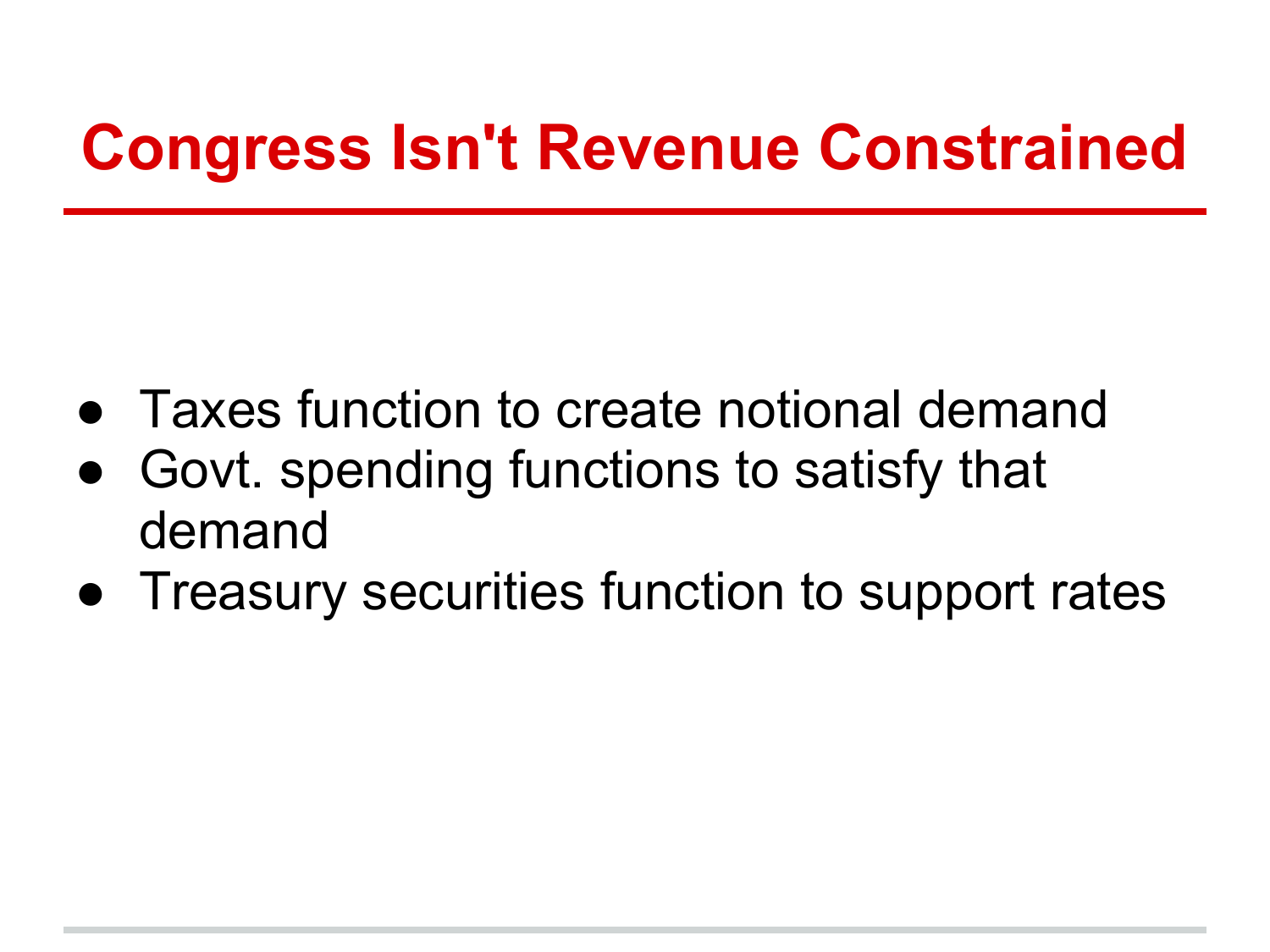## **Monetary Operations**

- Govt. spending credits reserve accounts
- **Taxing debits reserve accounts**
- Selling Treasury securities debits reserve accounts and credits securities accounts
- At maturity the Fed debits securities accounts and credits reserve accounts.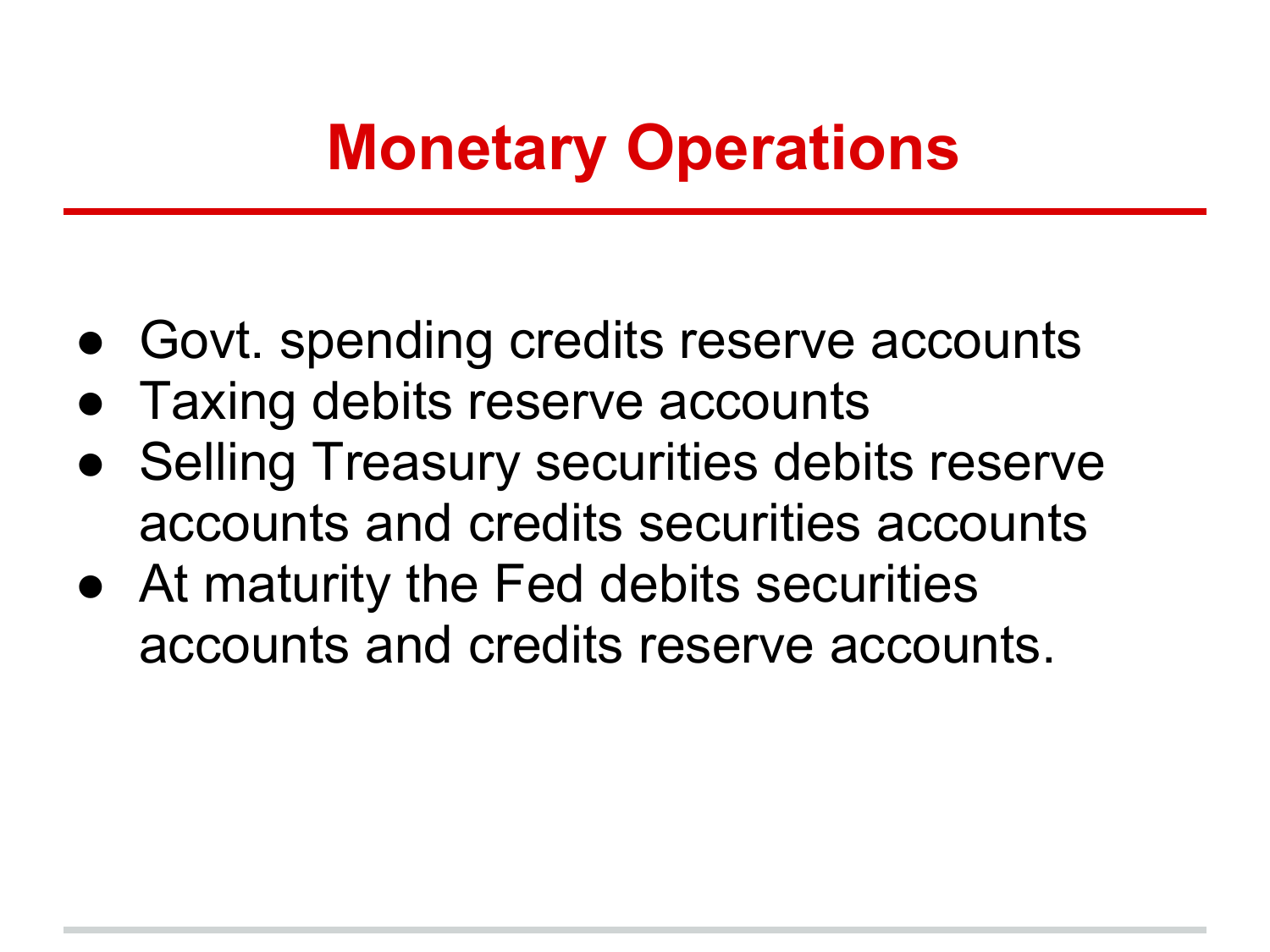## **Unemployment is a Monetary Phenomenon**

- When a monopolist restricts supply the evidence is excess capacity
- Unemployment is the evidence that govt. hasn't spent enough to cover the tax bill and residual desires to net save financial assets
- Unemployment is the evidence the unemployment created by taxation exceeds the employment funded by govt. spending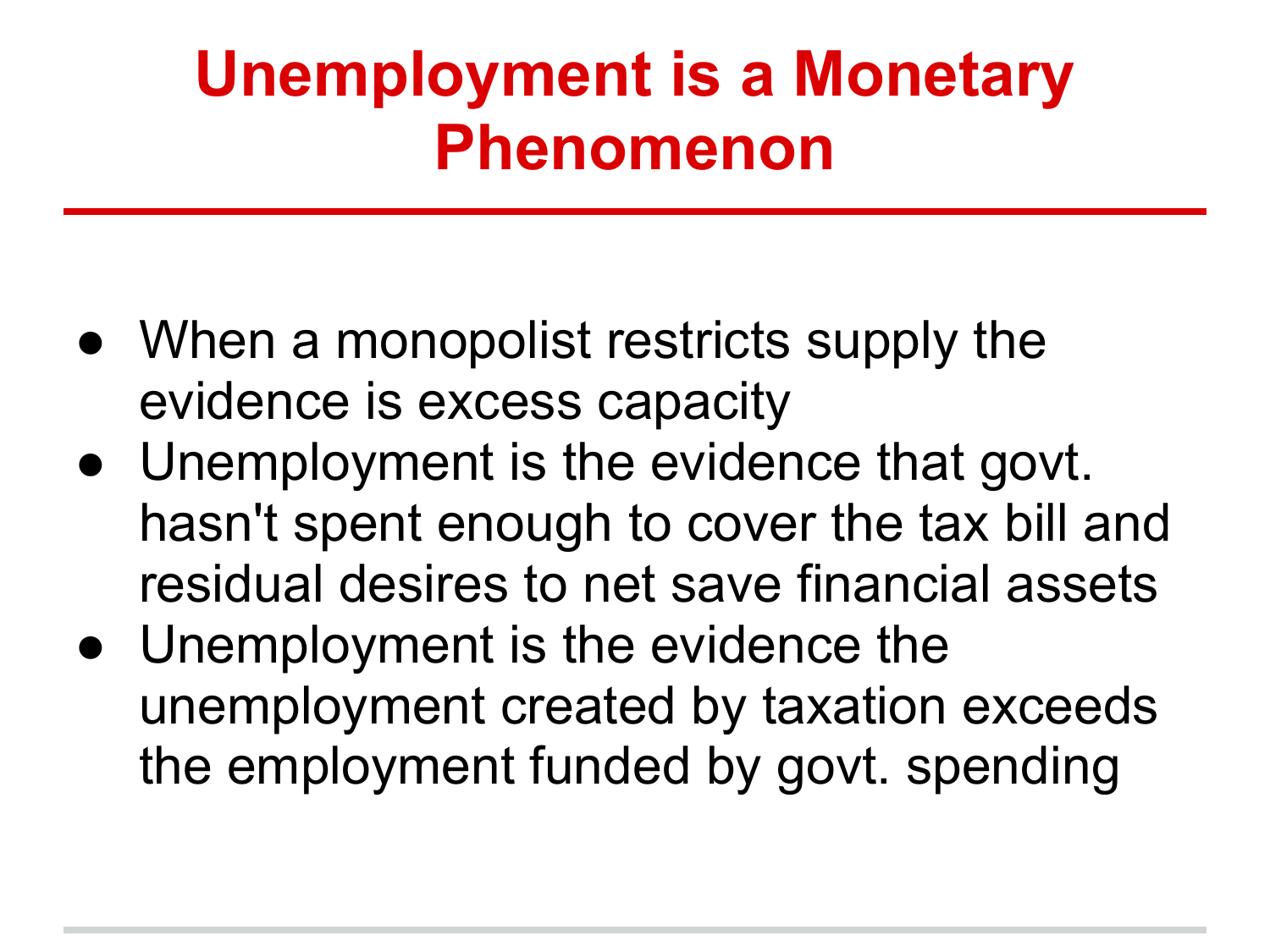## **Quantitative Easing**

- Purchases drive prices to indifference levels
- The Fed debits securities accounts and credits reserve accounts
- Net financial assets remain unchanged
- The economy forgoes interest income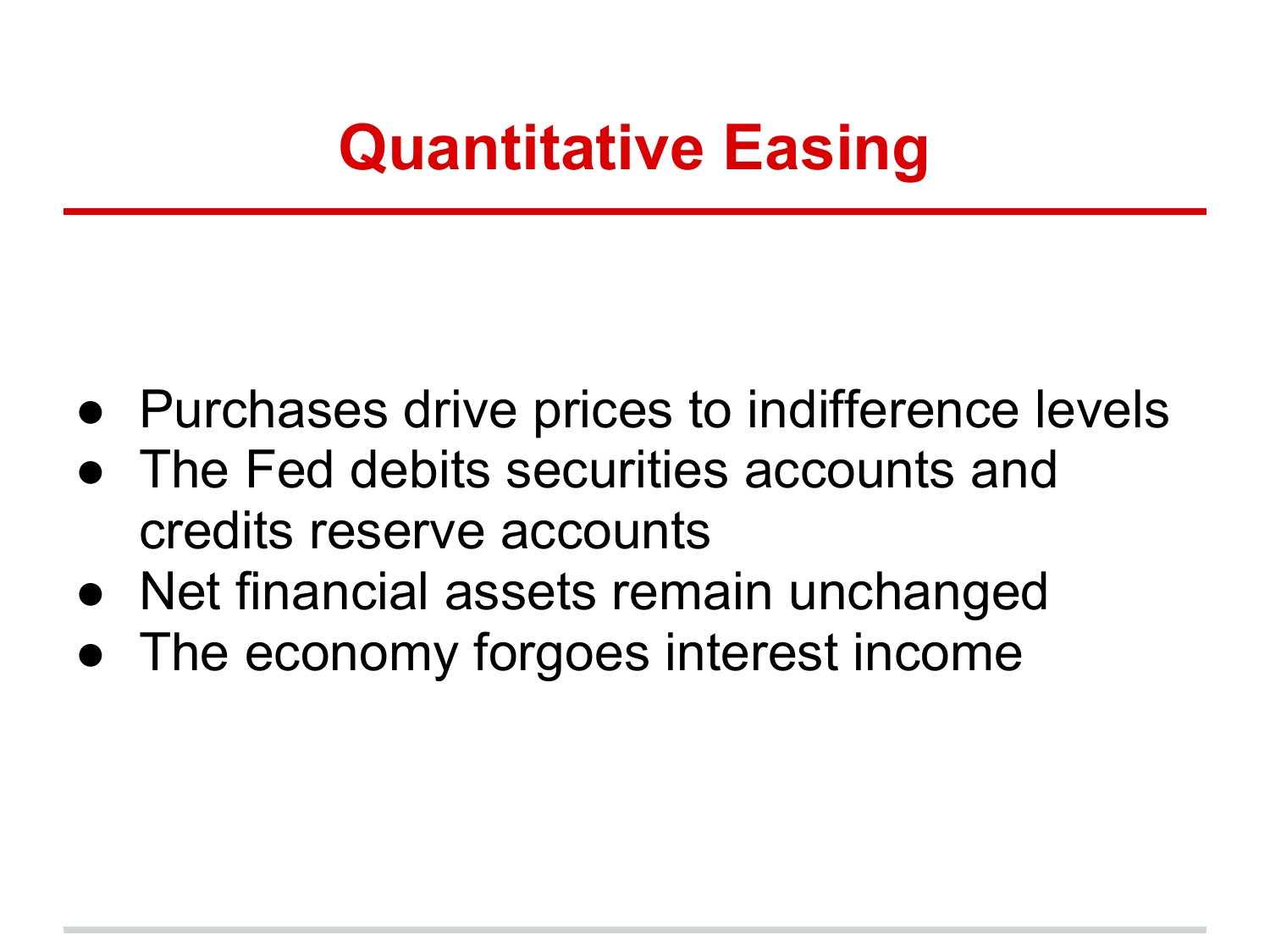#### **Jobs and GDP**

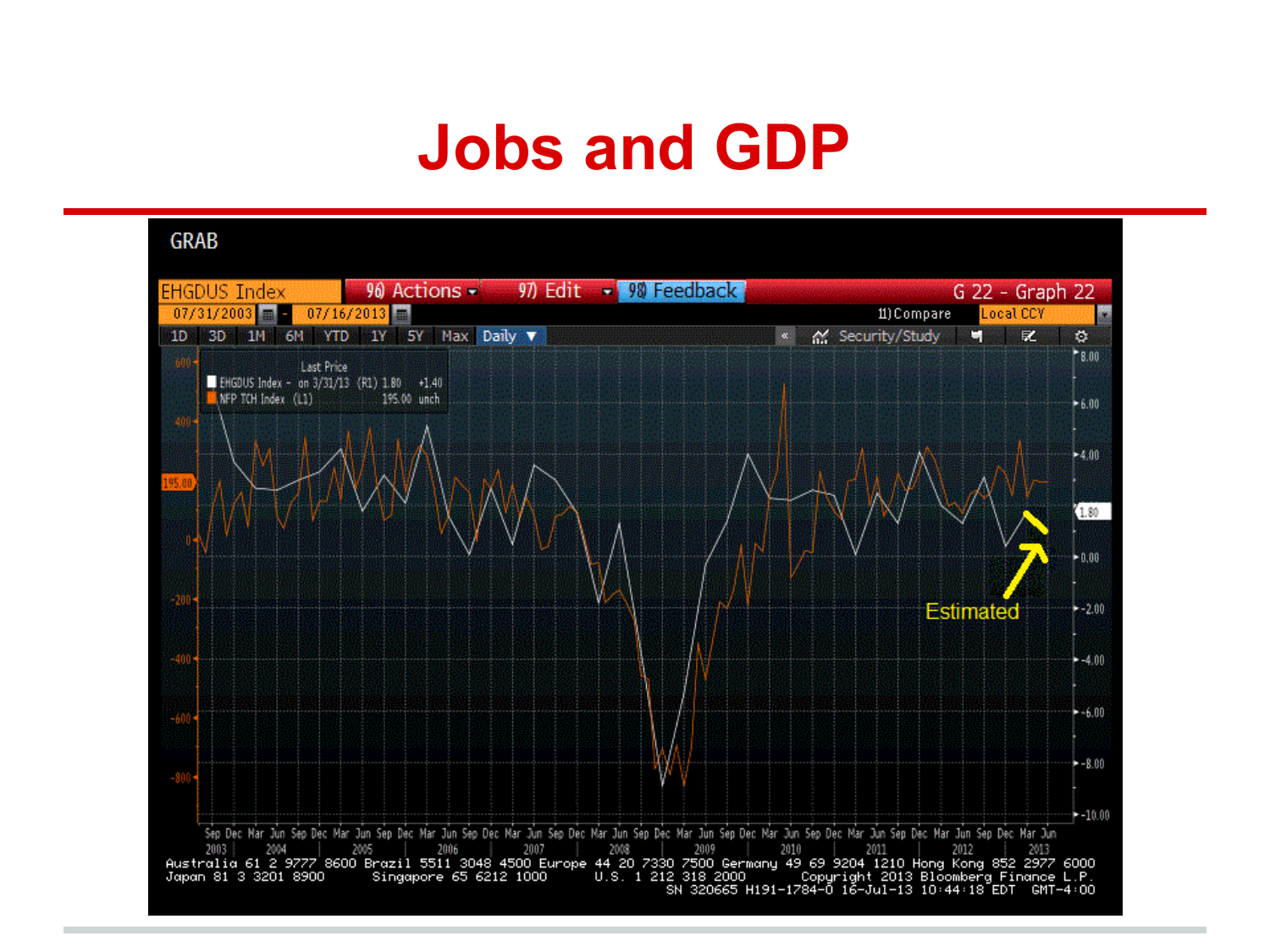### **Retail Sales Control Group**

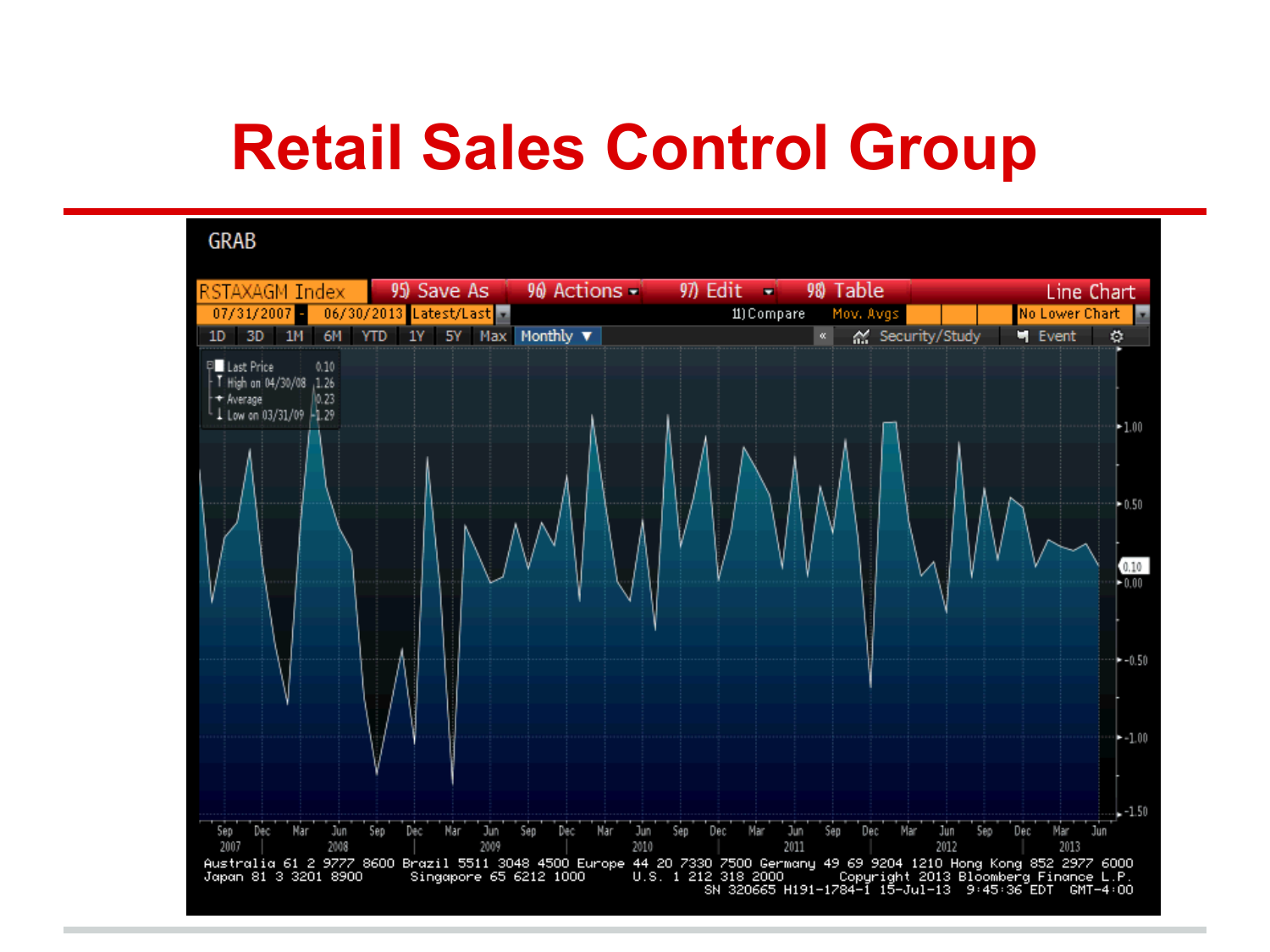### **US Exports**

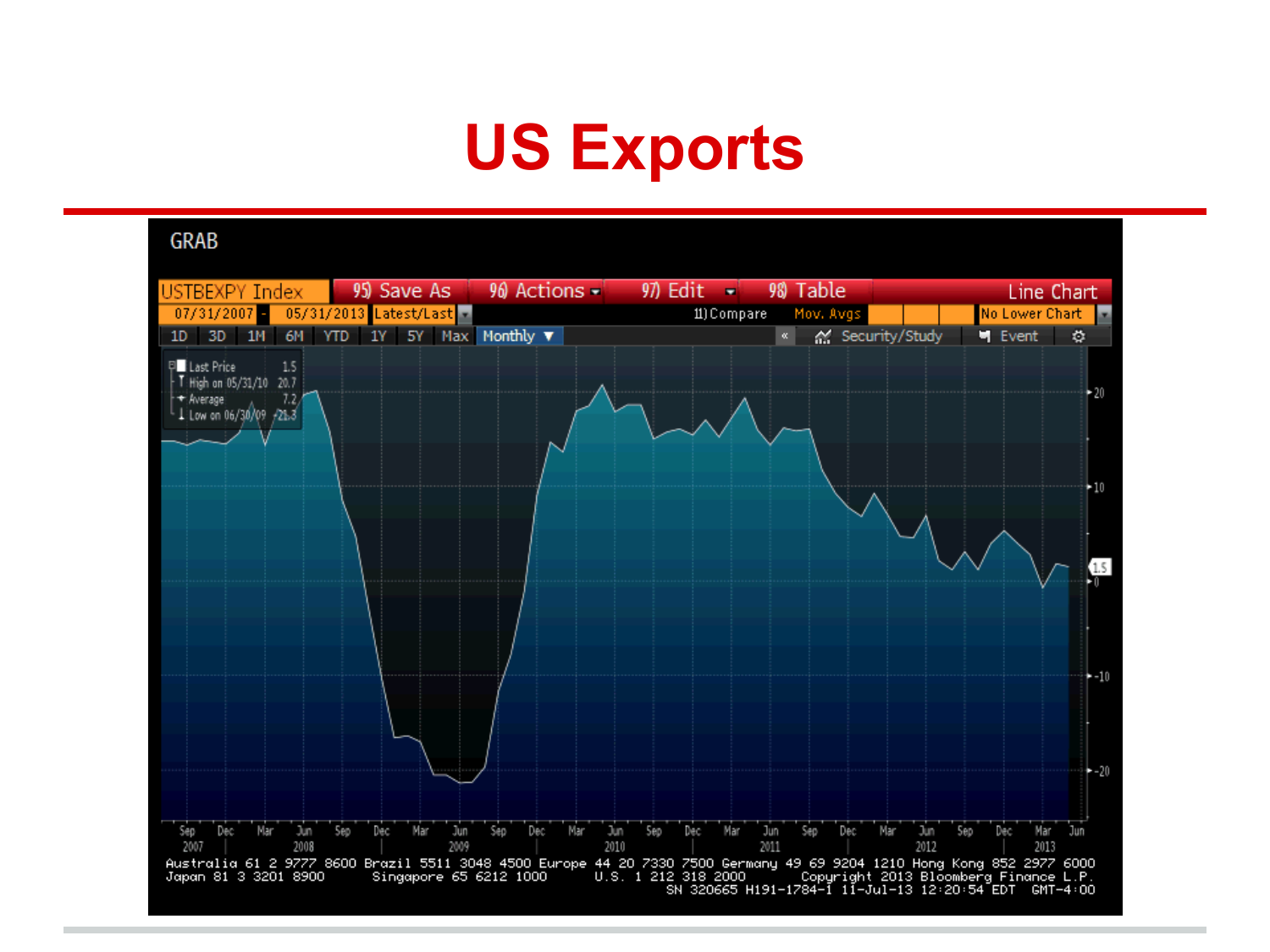#### **Industrial Production**

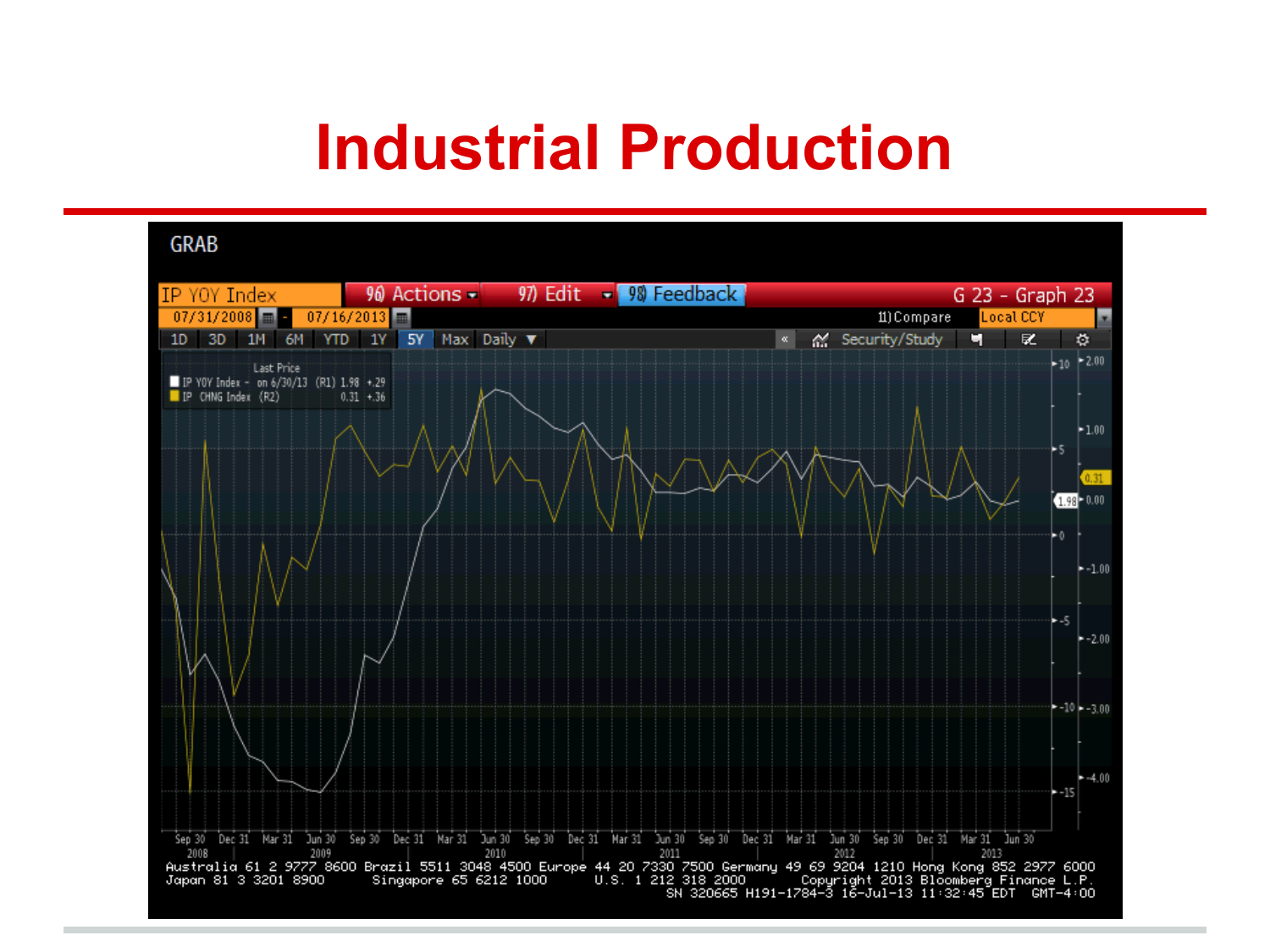## **Accounting Identities**

- $\bullet$  Govt. deficit = non govt. net financial assets
- For a given GDP, unspent income has been offset by deficit spending
- Savings is the accounting record of investment
- Loans create deposits and any required reserves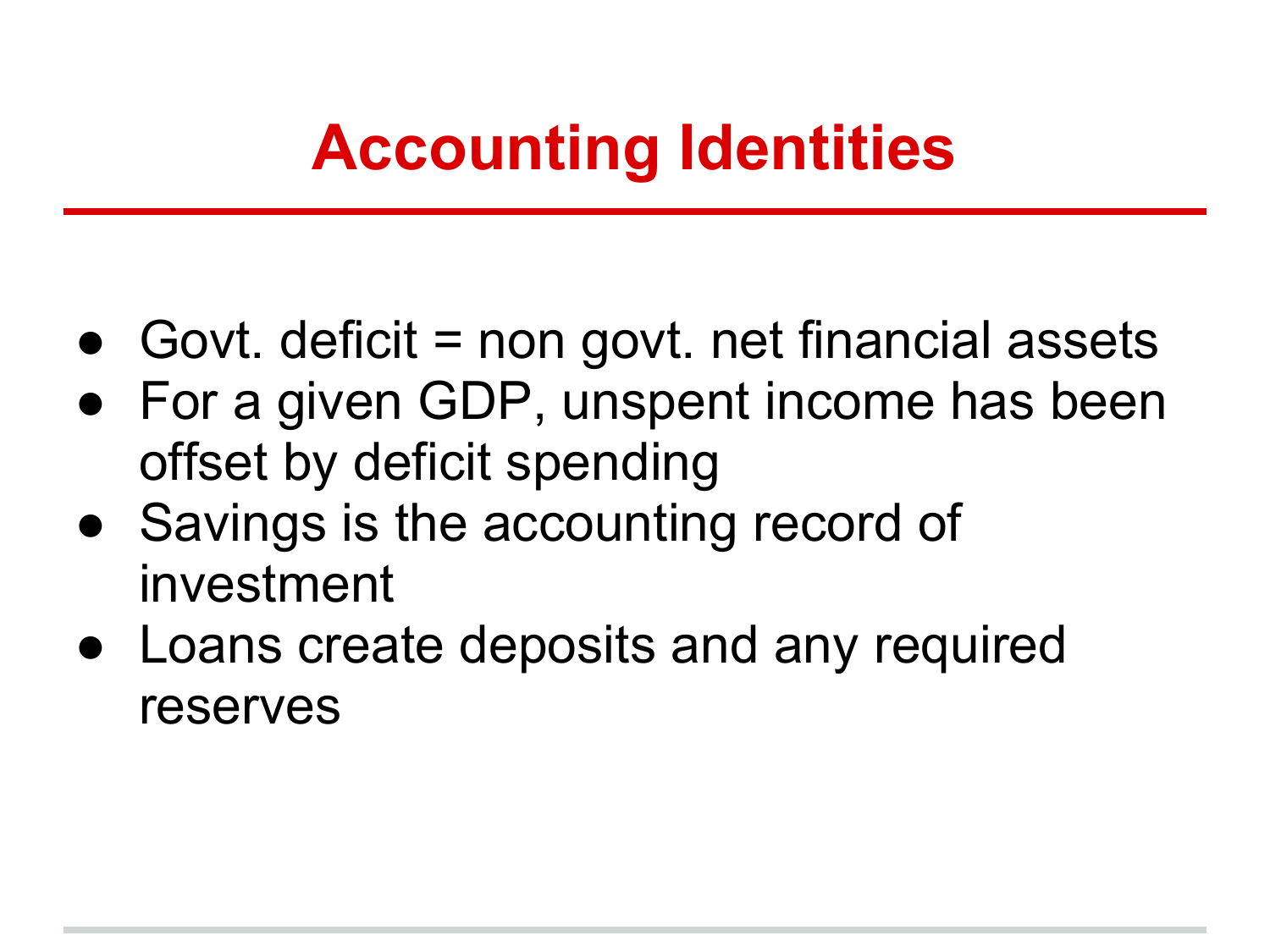#### **Automatic Fiscal Stabilizers**

- GDP growth increases revenues and decreases transfer payments
- GDP contraction reduces revenues and increases transfer payments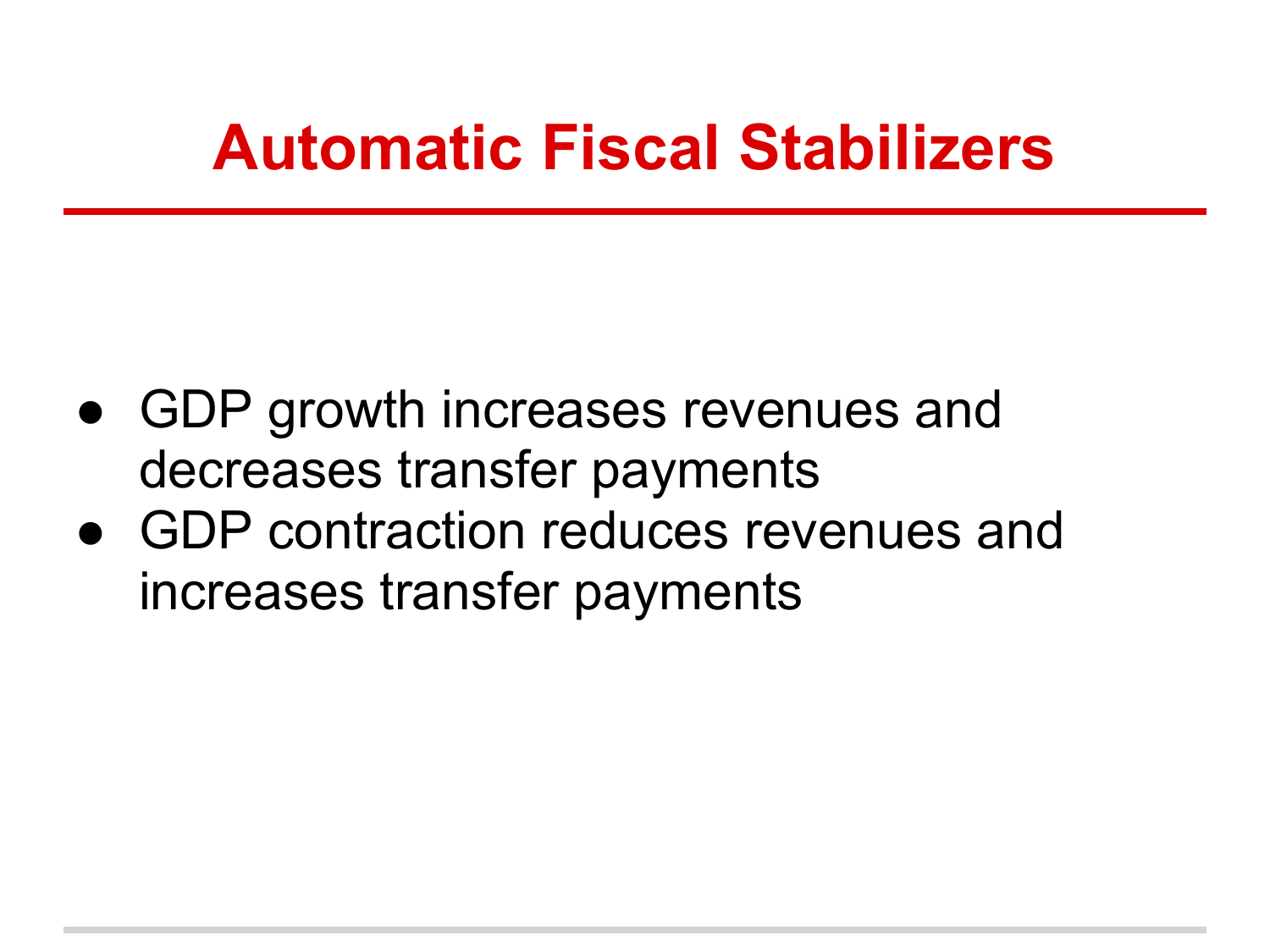#### **Austerity!**

- Jan 1 tax hikes
- April 1 sequesters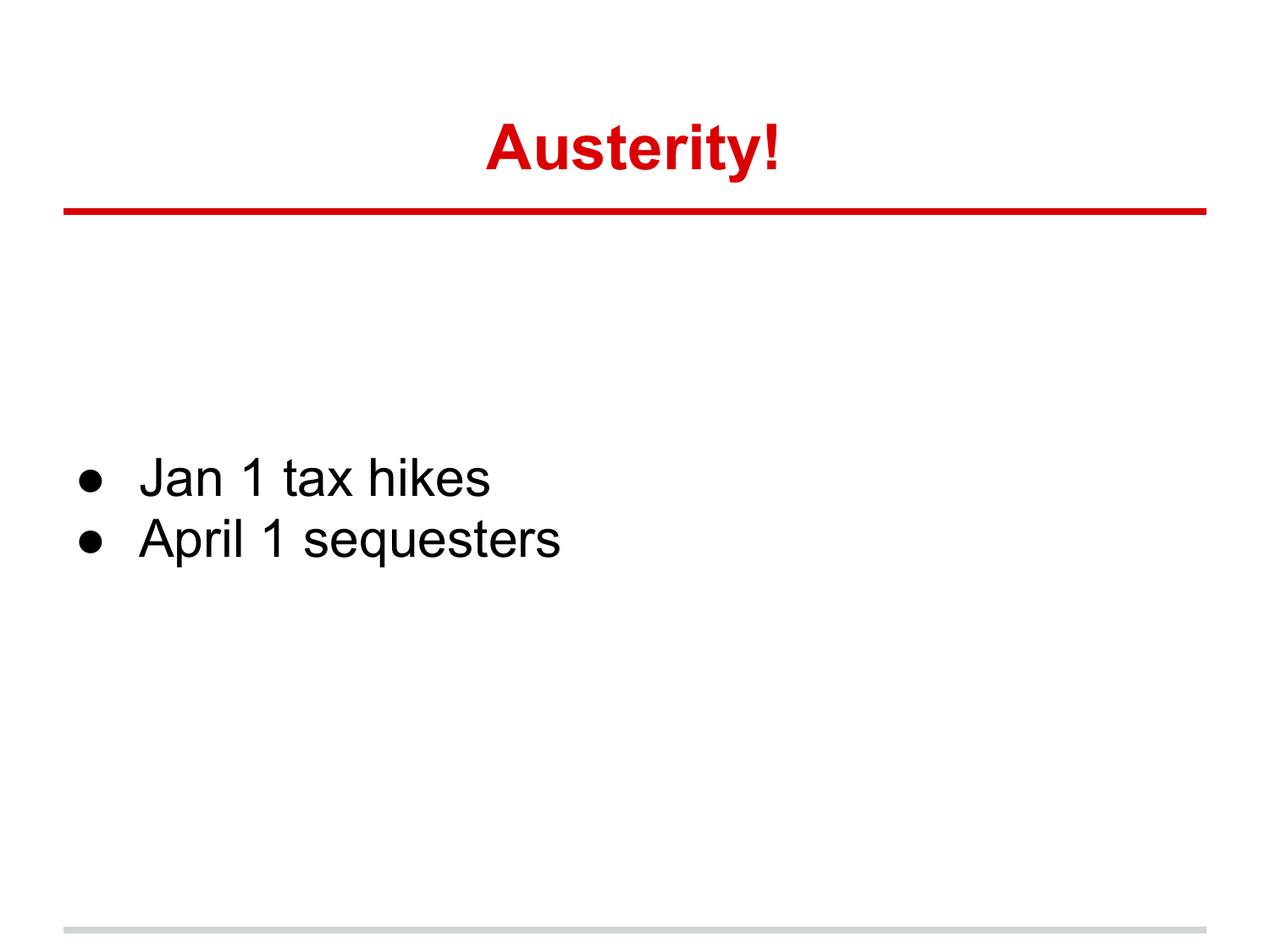## **The Fiscal Cycle**

- Assume last year's GDP was \$16 trillion
- For every agent that spent less than his income another spent more than his income
- So any cut in govt. net spending reduces GDP unless other agents increase their net (deficit) spending
- The automatic fiscal stabilizers reduce govt. deficit spending as private sector credit expands to fund growth
- This is an unsustainable process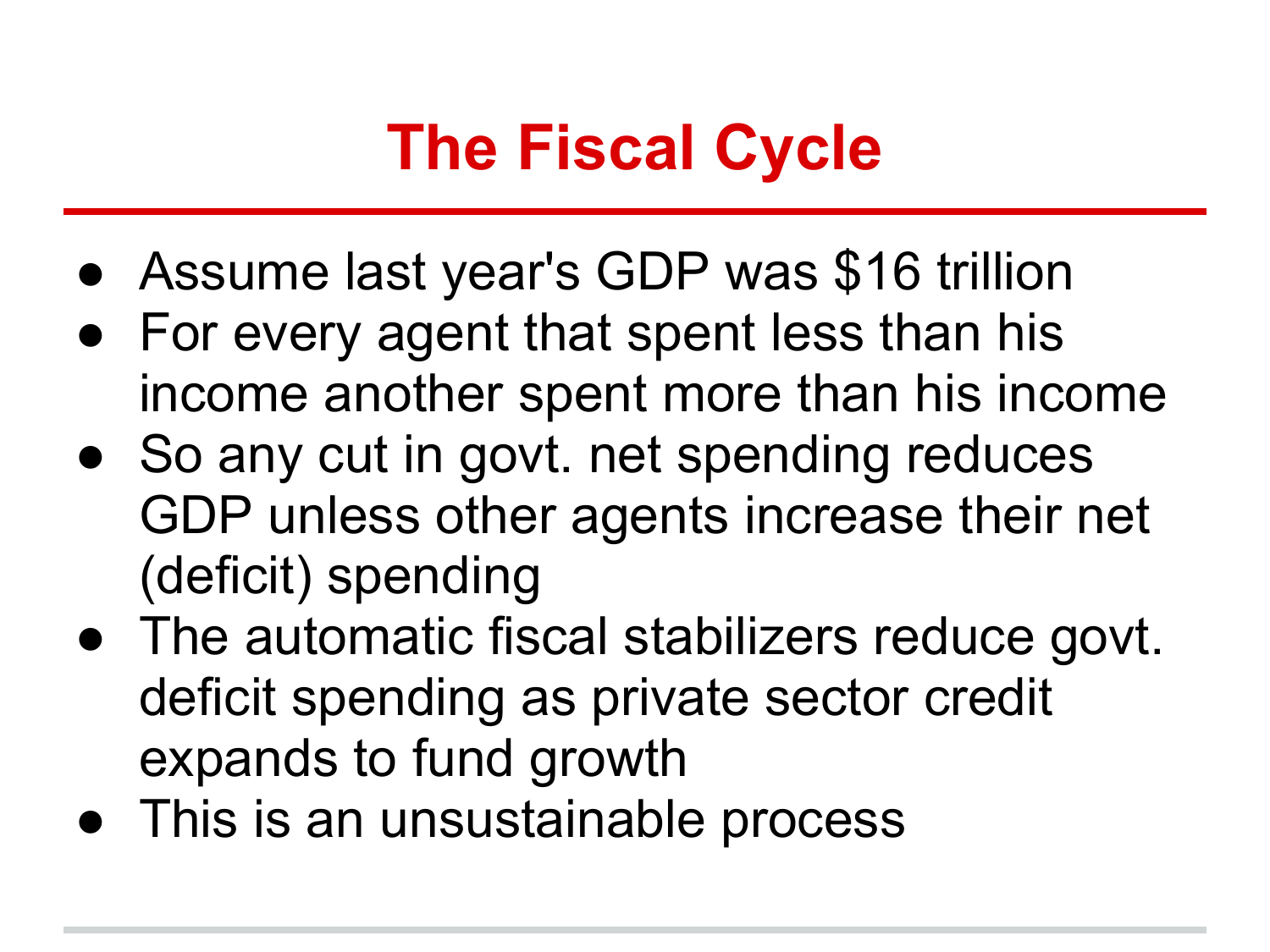# **History the Way I See It**

- The expansion phase of the sub prime fiasco supported the Bush expansion
- The private sector borrowing to fuel the .com and y2k boom drove the Clinton expansion
- The expansion phase of the S and L crisis drove the Reagan years
- The emerging markets credit expansion drove the 70's
- Without those 'regrettable' factors those years would have looked more like today.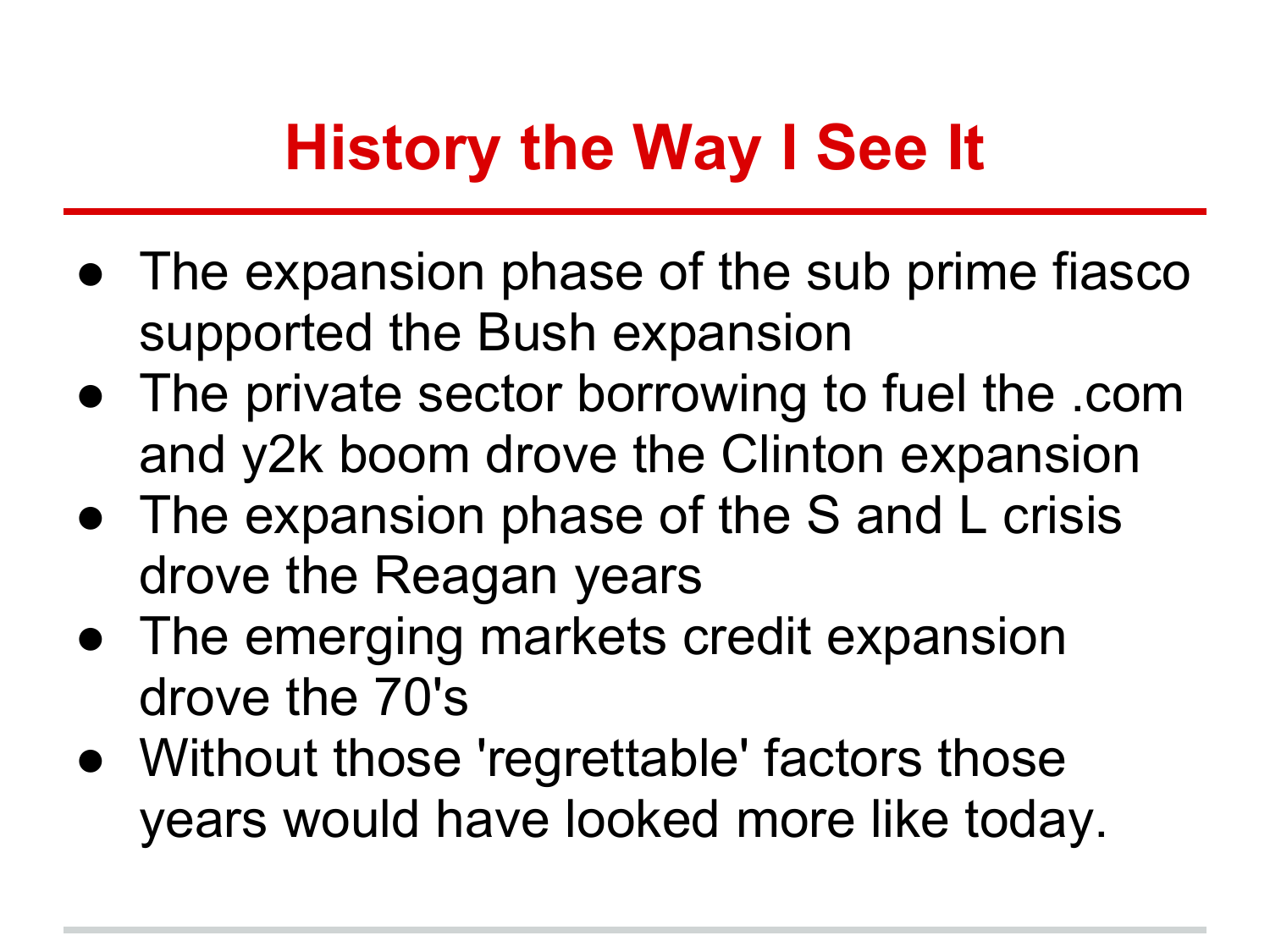## **How I See the US Economy Today**

- All the indicators are decelerating or going sideways, including GDP
- Private sector credit is not expanding fast enough to offset the proactive and continuing reduction in net govt. spending
- The risk is that if the govt. deficit isn't large enough to sufficiently support the rest of the credit structure, the automatic stabilizers will go into reverse until the govt. deficit is sufficient to stop the slide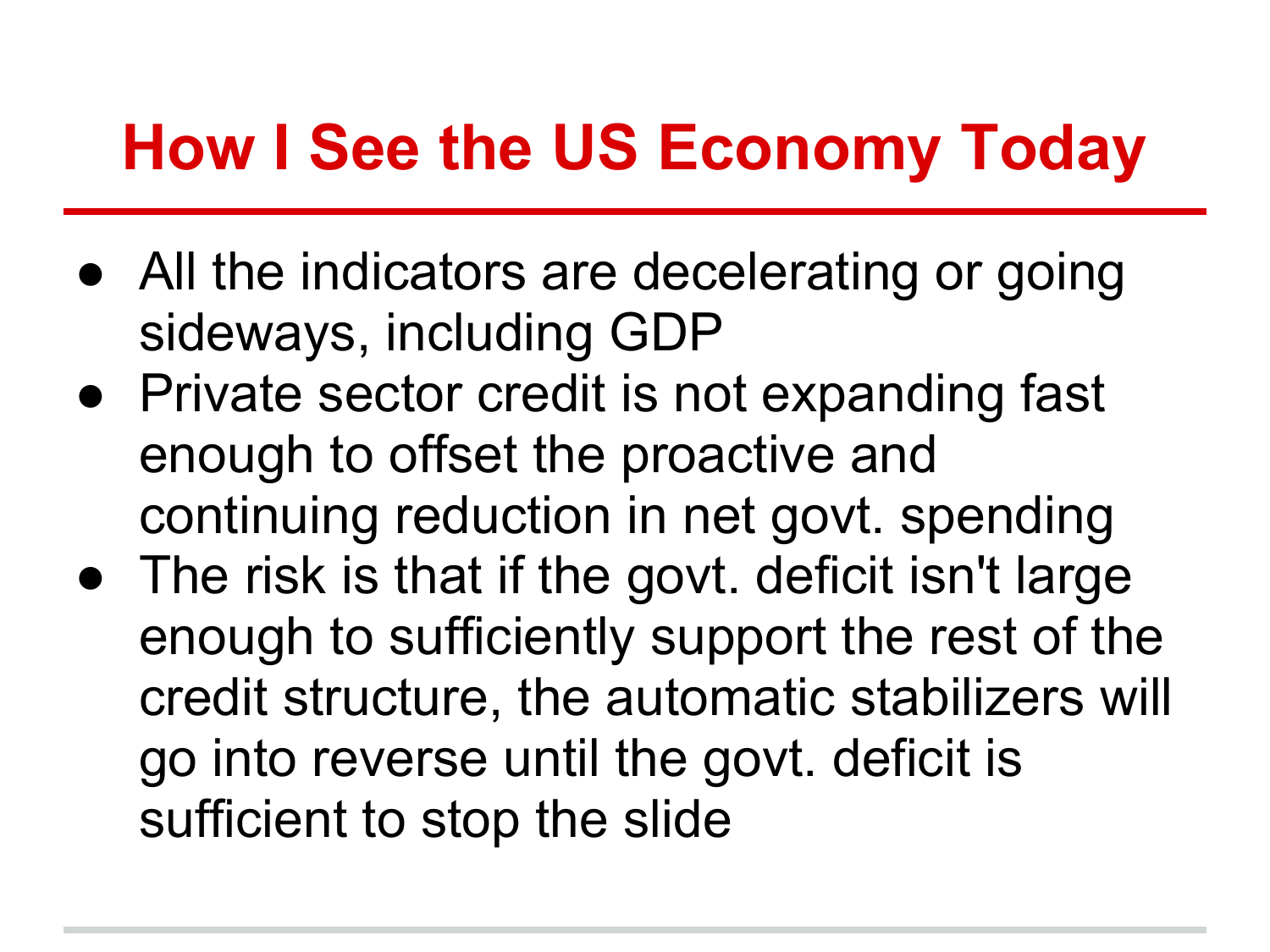### **Prospects for The US Economy**

- Is it possible that private sector credit demand will rise to the occasion?
- Yes, but I see no signs of it happening
- Is it possible that net exports could rise to the occasion?
- Yes, but they look to be slowing to me
- QE is a tax, however market participants view it as support for equities, and have thereby created an 'asset bubble'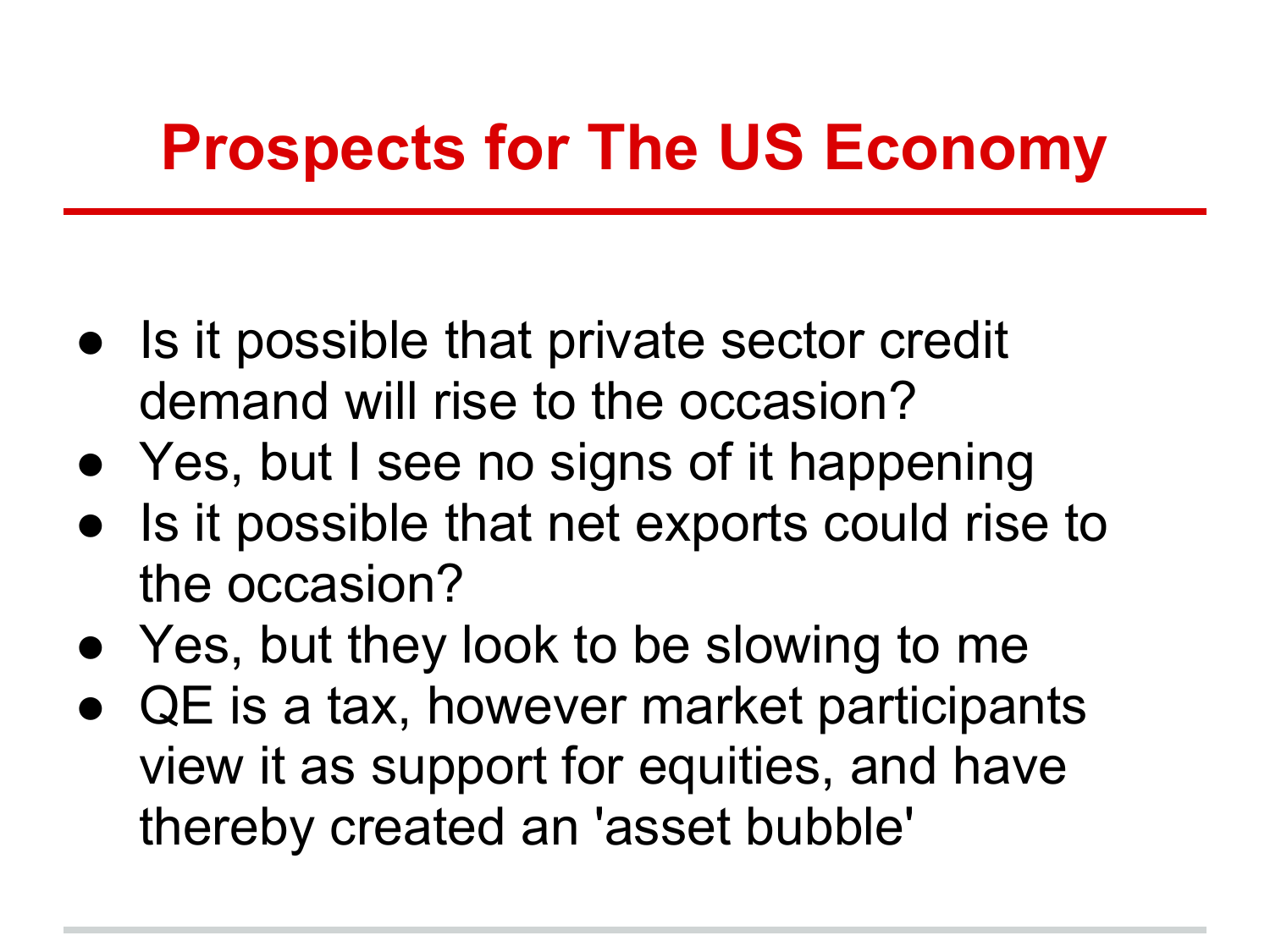### **Investment Strategy**

- If I'm right, short term rates will remain well anchored, and longer term rates will fall dramatically.
- So buy 30 year 0 coupon Treasury securities
- But I might be wrong
- So received fixed on a 30 year BMA swap at 91% of 3 month libor vs paying weekly sifma
- This all but locks in a 3.75% alpha for 30 years, unleveraged, with massive positive convexity on both sides :)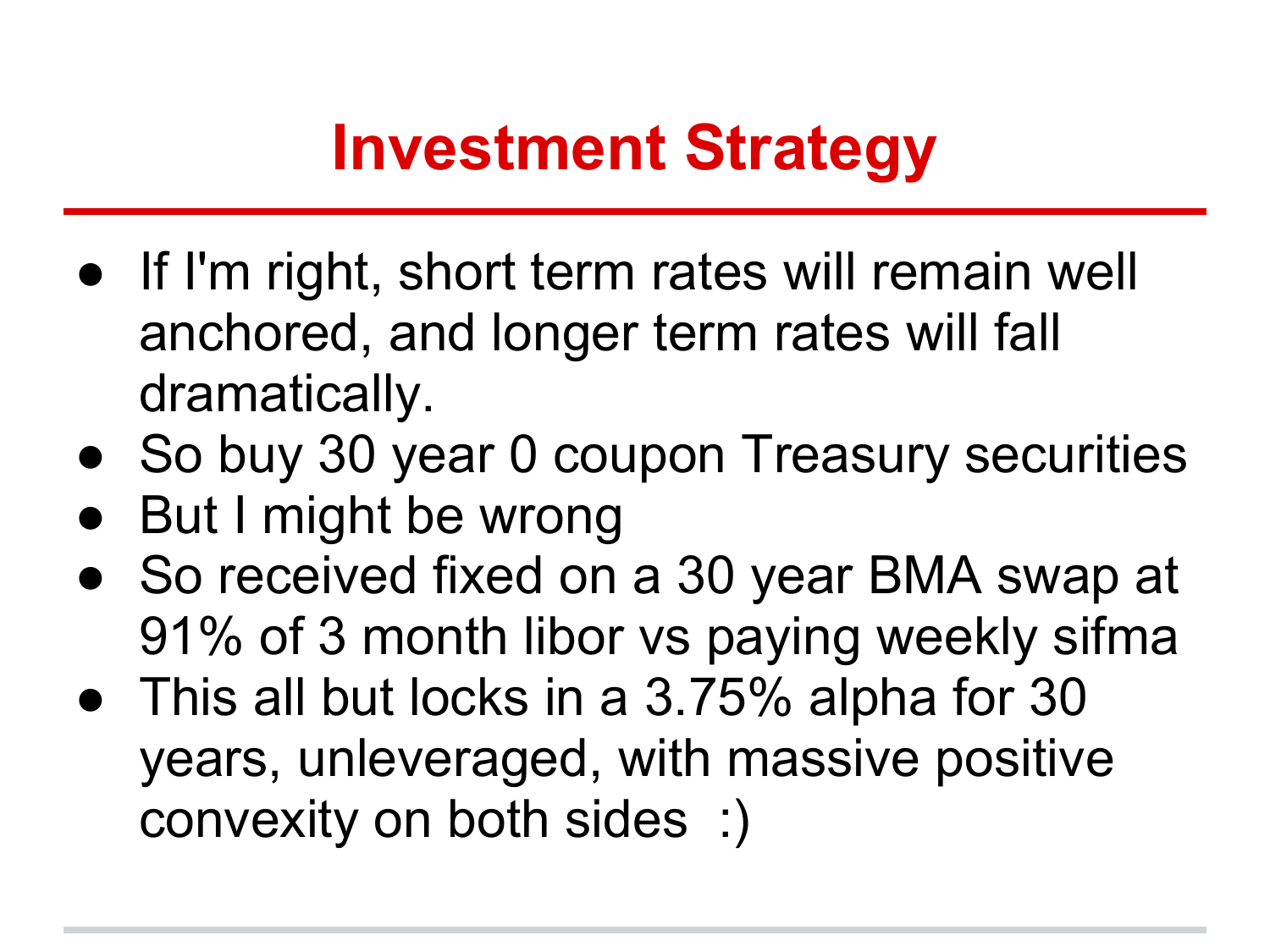## **ME-MMT Proposals**

- Full FICA suspension to increase sales/output/employment and reduce costs
- Fund a fixed wage transition job for anyone willing and able to work
- Announce a permanent 0 rate policy
- Restrict Treasury to 3 month bills
- Allow unlimited campaign donations with 40% going to the opposition
- Replace transactions taxes with asset taxes when applicable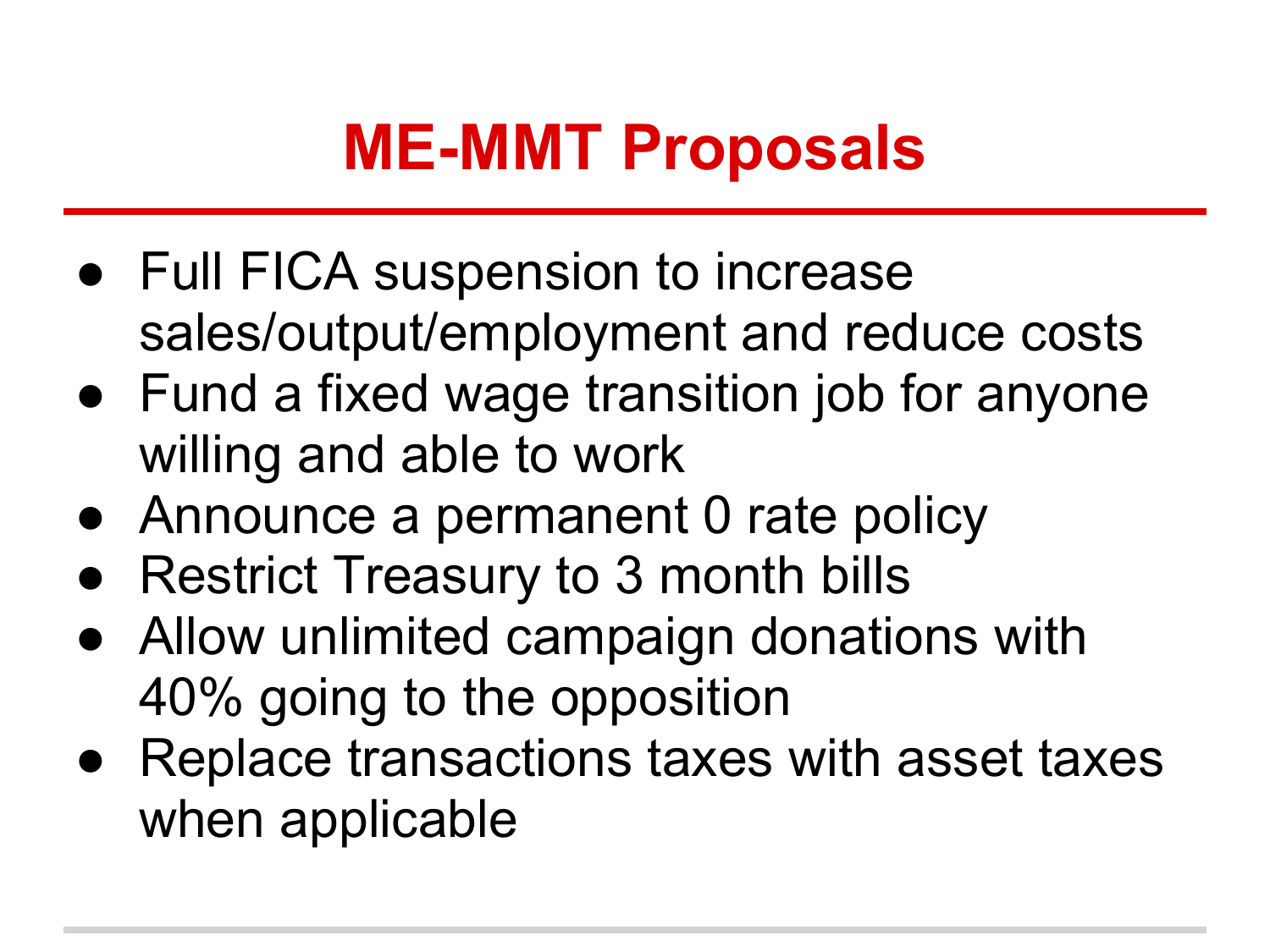### **ME-MMT Healthcare Proposal**

- Healthcare should not be a marginal cost of production
- Have the Federal govt. give everyone over 17 years old 5,000/year for healthcare.
- 1,000 for preventative and 4,000 for all other health care needs
- All needs above 4,000 are fully covered by Medicare, no co pays, no donut holes
- If less then 4,000 is spent, the difference is refunded at year end
- The accounts are 'topped off' on Jan 1.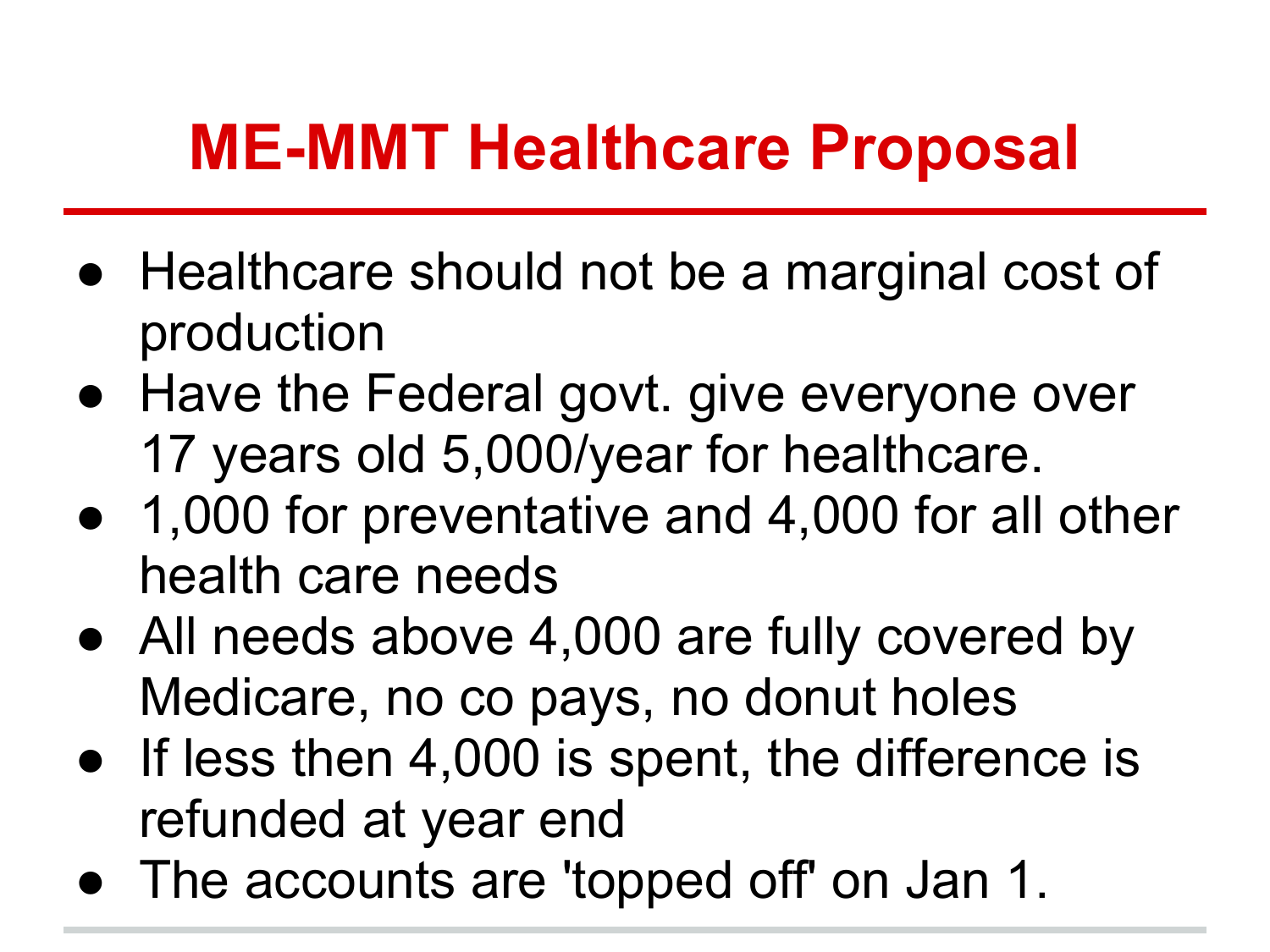## **ME-MMT Banking Proposals**

- Limit member bank activity to approved lending and servicing depositors
- Remove limits on FDIC insurance
- Allow all member banks unlimited Fed funding at the policy rate
- Prohibit member banks from all secondary market activity
- Prohibit financial assets as collateral
- Limit member bank assets to regulated loans supported by credit analysis and reserves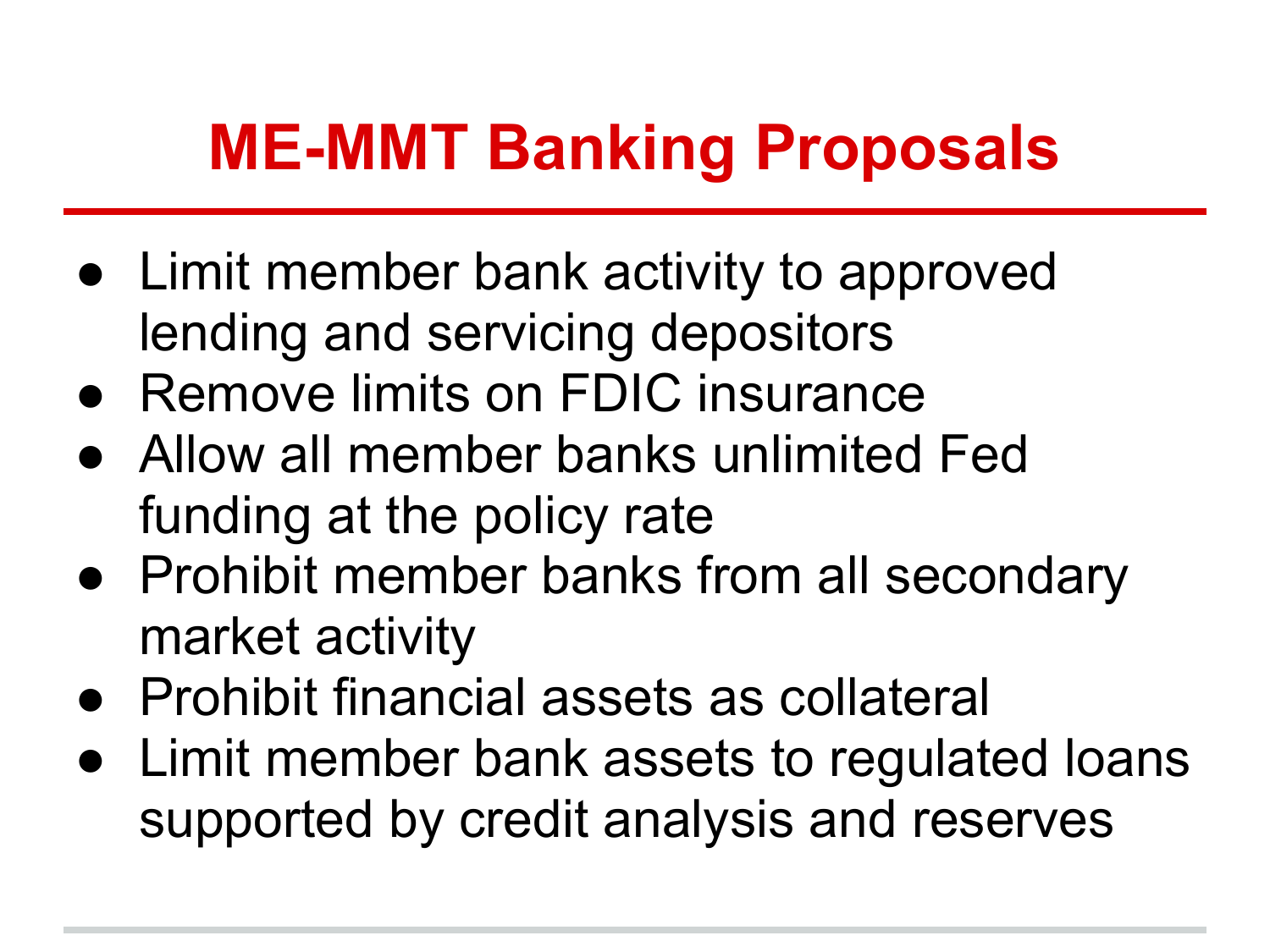

- Exports are real costs, imports real benefits
- Public purpose is served by optimizing real terms of trade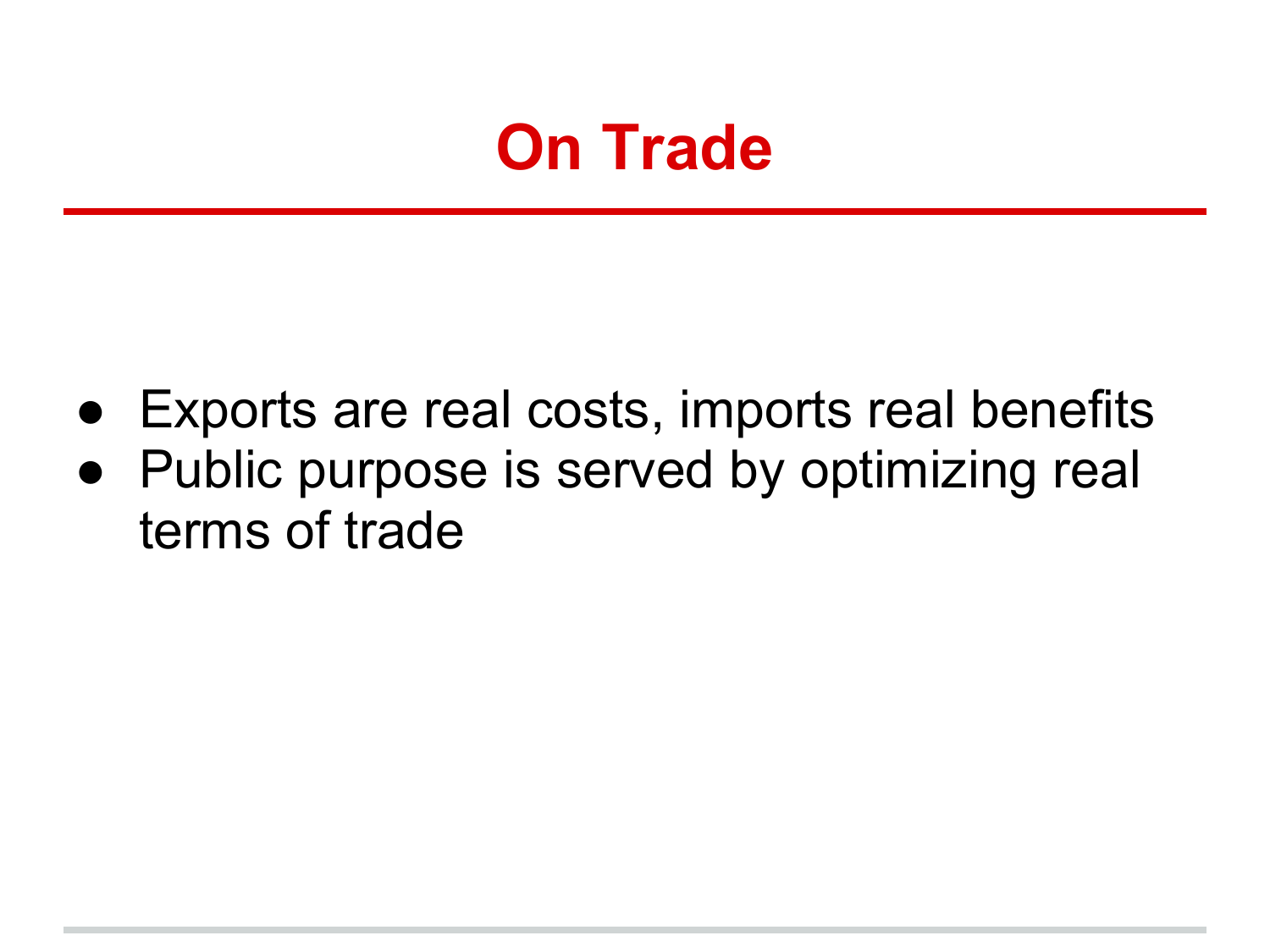#### **Two Words on Tarp**

regulatory forbearance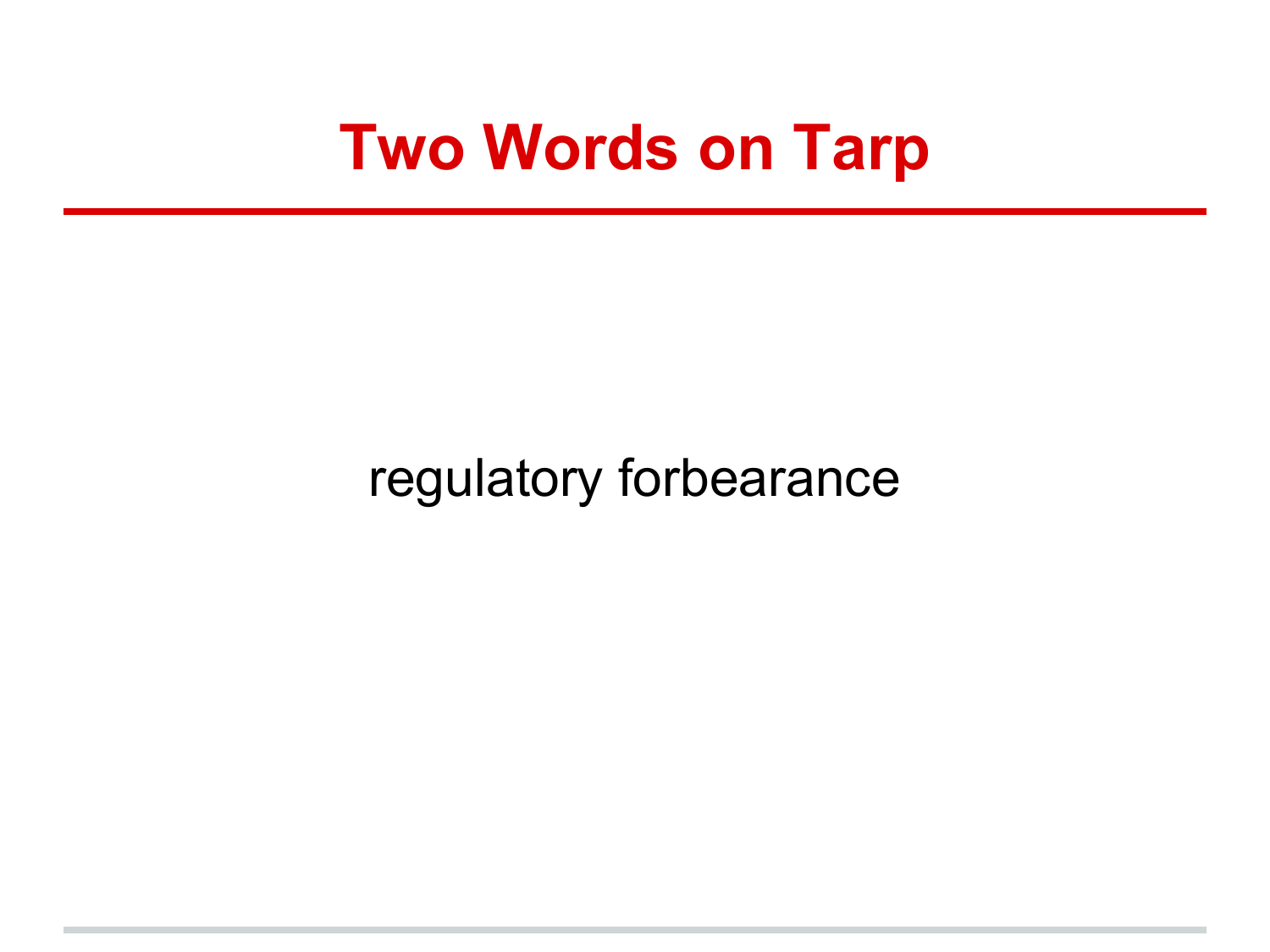## **Inflation**

- The currency is a public monopoly
- A monopolist sets two rates
- The 'own rate' is an interest rate
- The price level is a function of prices paid by govt. when it spends, and/or collateral demanded when it lends.